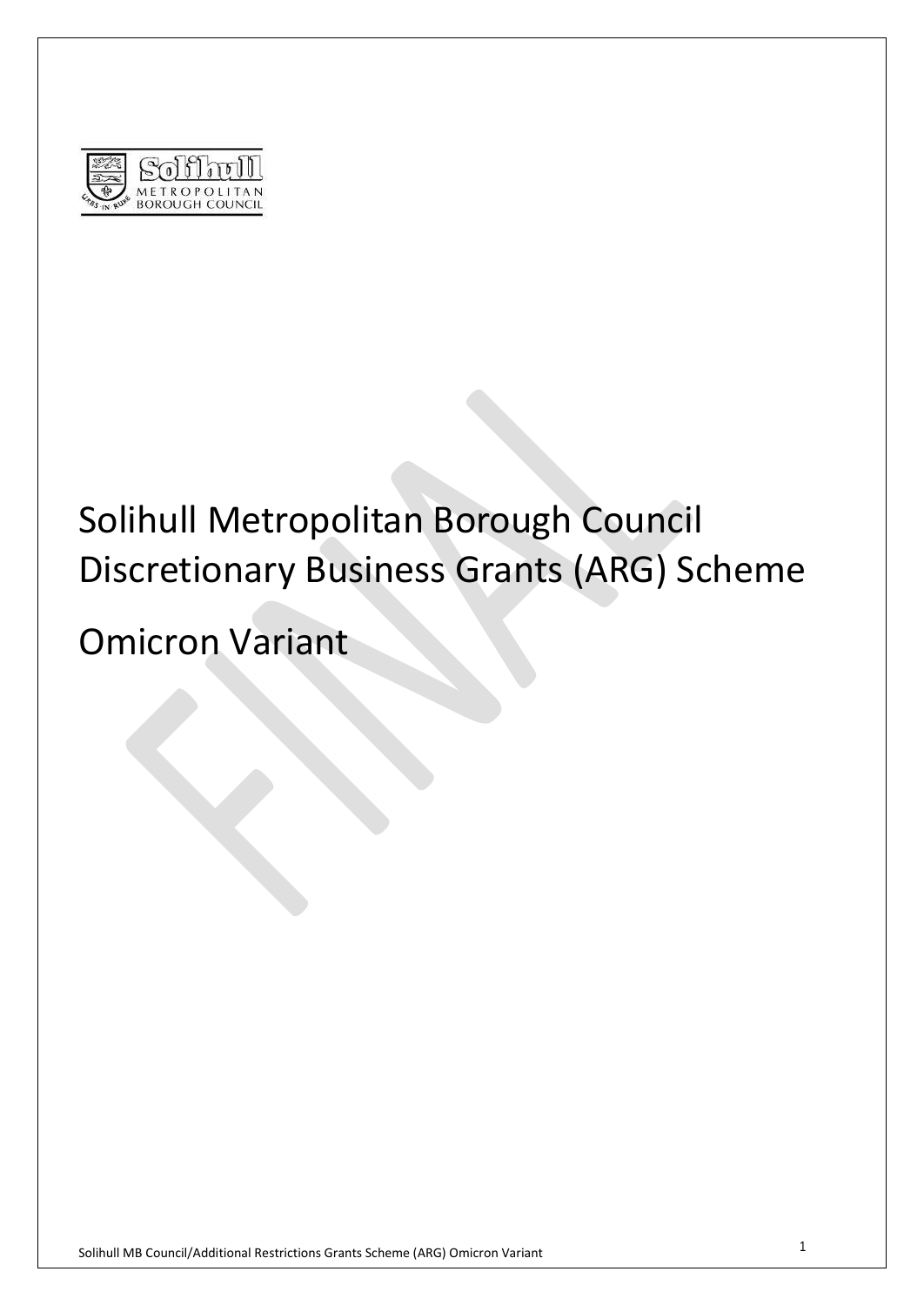#### **Version Control**

| Version  | Version date             | Revised | Description                     |
|----------|--------------------------|---------|---------------------------------|
|          |                          | bv      |                                 |
|          | 29122021   December 2021 | JR      | <b>INITIAL SCHEME</b>           |
| 04012022 | January 2022             | JR      | <b>INITIAL SCHEME VERSION 2</b> |
| 07012022 | January 2022             | JR      | <b>INITIAL SCHEME VERSION 3</b> |
| 07012022 | January 2022             | JR      | <b>FINAL SCHEME</b>             |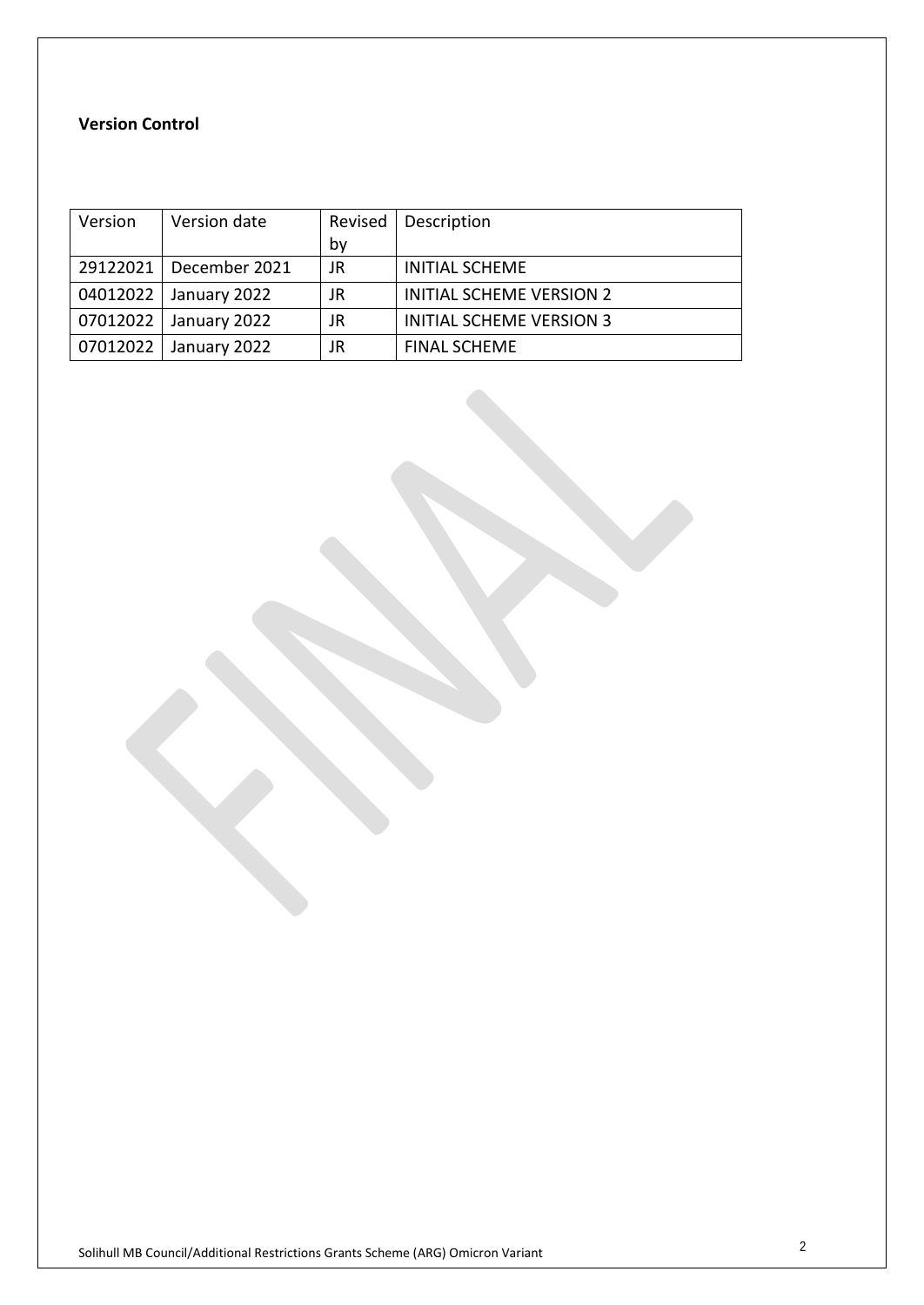# **Contents**

| 1.0  |                                                                                 |  |
|------|---------------------------------------------------------------------------------|--|
| 2.0  |                                                                                 |  |
| 3.0  |                                                                                 |  |
|      |                                                                                 |  |
|      |                                                                                 |  |
|      |                                                                                 |  |
|      |                                                                                 |  |
|      |                                                                                 |  |
| 4.0  |                                                                                 |  |
| 5.0  |                                                                                 |  |
| 6.0  |                                                                                 |  |
| 7.0  |                                                                                 |  |
| 8.0  |                                                                                 |  |
| 9.0  |                                                                                 |  |
| 10.0 | Taxation and the provision of information to Her Majesty's Revenues and Customs |  |
| 11.0 |                                                                                 |  |
| 12.0 |                                                                                 |  |
| 13.0 |                                                                                 |  |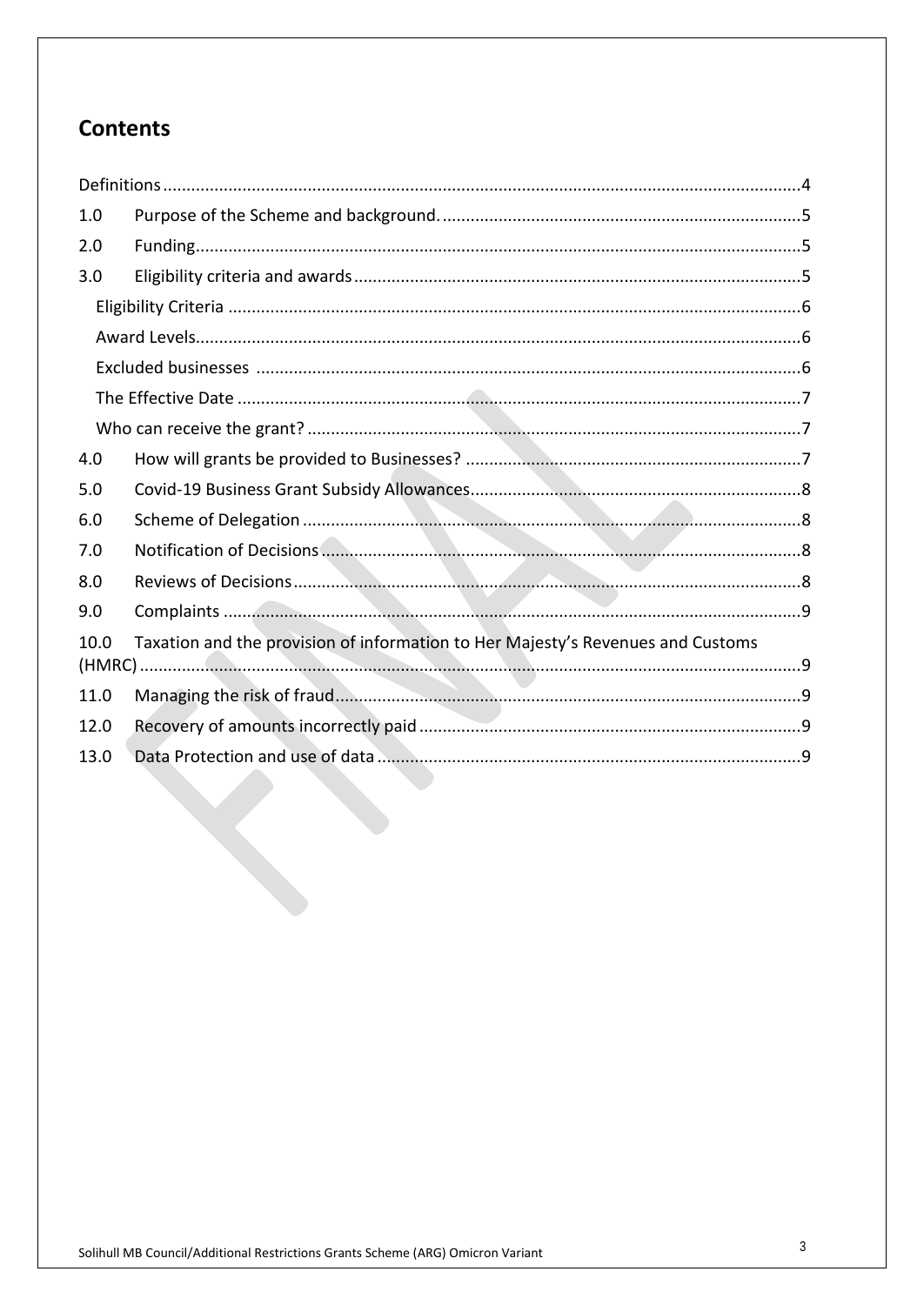# <span id="page-3-0"></span>**Definitions**

The following definitions are used within this document:

**'Additional Restrictions Grant (ARG)'** means the additional funding provided by Government to support those businesses impacted by the Omicron variant.

**'Omicron' and COVID-19' (coronavirus);** means the infectious disease caused by the most recently discovered coronavirus variant;

**'Department for Business, Energy & Industrial Strategy (BEIS)**'; means the Government department responsible for the scheme and guidance;

**'Effective date'**; means, for eligibility of the grant. For the purpose of this scheme the effective date cannot be before 30 December 2021.

**'Hereditament(s)**; means the assessment defined within Section 64 of the Local Government Finance Act 1988;

**'Ratepayer'**; means the person who, according to the Council's records, was the ratepayer liable for occupied rates in respect of the hereditament as at the effective date of this scheme.

**'Covid-19 Business Grant Subsidy Allowance;** means the subsidy allowances applicable to Covid-19 Business Grants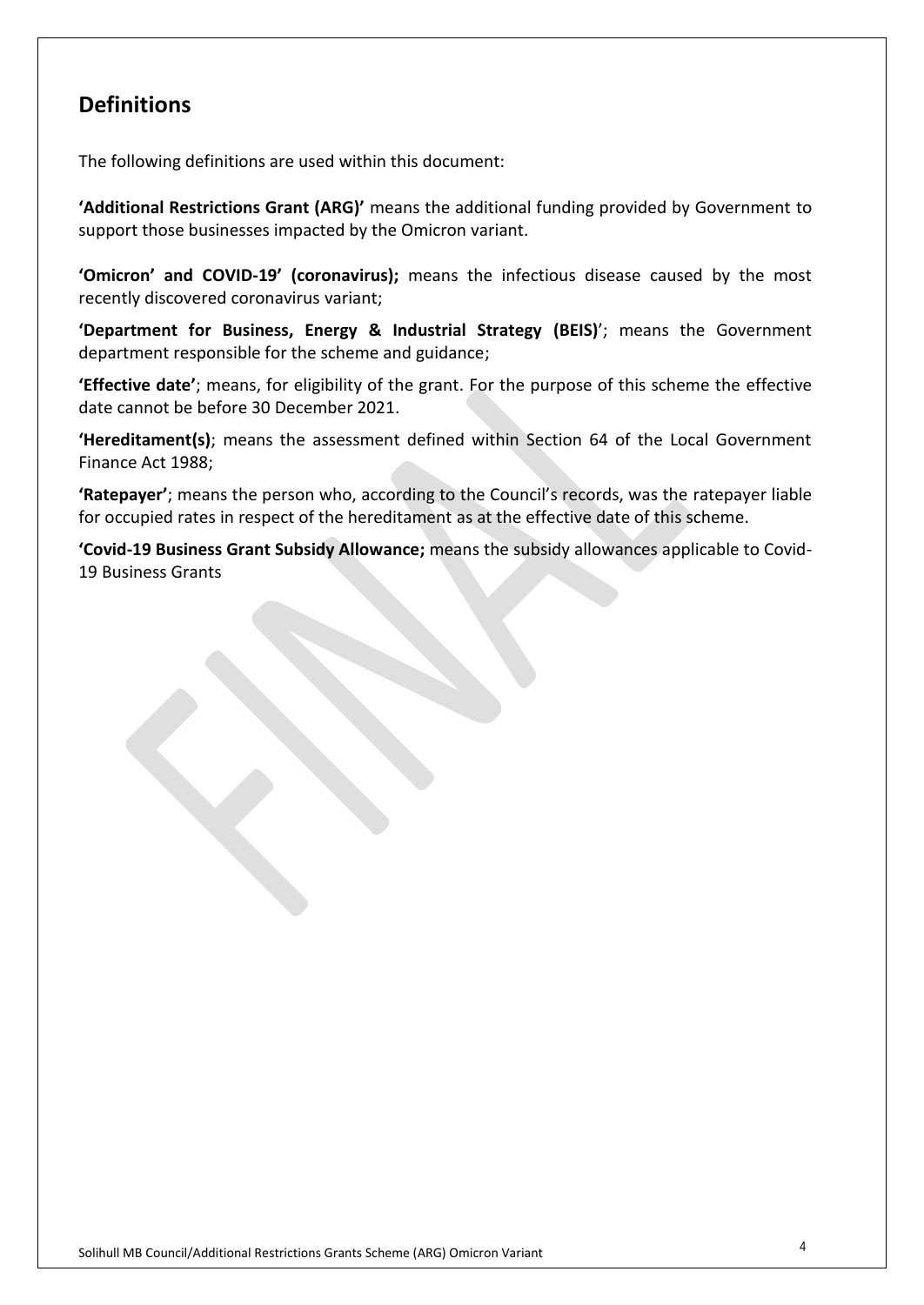## <span id="page-4-0"></span>**1.0 Purpose of the Scheme and background.**

- 1.1 The purpose of this document is to determine eligibility for a payment under the Council's Additional Restrictions Grant Scheme (ARG). The Council, as the Business Rates Billing Authority is responsible for payment of these grants.
- 1.2 This discretionary grant scheme has been developed by the Council in response to an announcement made by the Chancellor of the Exchequer on 21 December 2021 which sets out the basic circumstances whereby an additional restriction grant payment may be made by the Council to a business which is experiencing significant difficulties as a direct result of the Omicron variant and the dual impact of staff absences and lower consumer demand.
- 1.3 Whilst the awarding of grants will largely be at the Council's discretion, the Department for Business, Energy & Industrial Strategy (BEIS) has set down criteria which **must** be met by each business making an application.
- 1.4 Grants under this scheme will be available for the 2021/22 financial year only.
- 1.5 Applications as part of this scheme will be accepted from 14 January 2022 to 5pm on 11 February 2022 only. **Applications will not be accepted after this date**.

# <span id="page-4-1"></span>**2.0 Funding**

2.1 Under the Additional Restrictions Grant Scheme (ARG) provisions, Local Authorities will receive a further top up of funding to support this scheme. Solihull Council's allocation of the top up funding is £348,268.

## <span id="page-4-2"></span>**3.0 Eligibility criteria and awards**

- 3.1 The Council is able to use this funding for business support activities and Government envisage that this will primarily take the form of discretionary grants. The discretionary grant scheme will look to support those businesses experiencing significant difficulties as a direct result of the Omicron variant and the dual impact of staff absences and lower consumer demand.
- 3.2 The Council will accept applications from:
	- Businesses in the supply chain to hospitality and leisure sectors
	- Hospitality, accommodation, and leisure businesses **not** liable for business rates
	- Events businesses **not** liable for business rates
	- Businesses in the travel sector. Those liable for business rates **and** those who are not.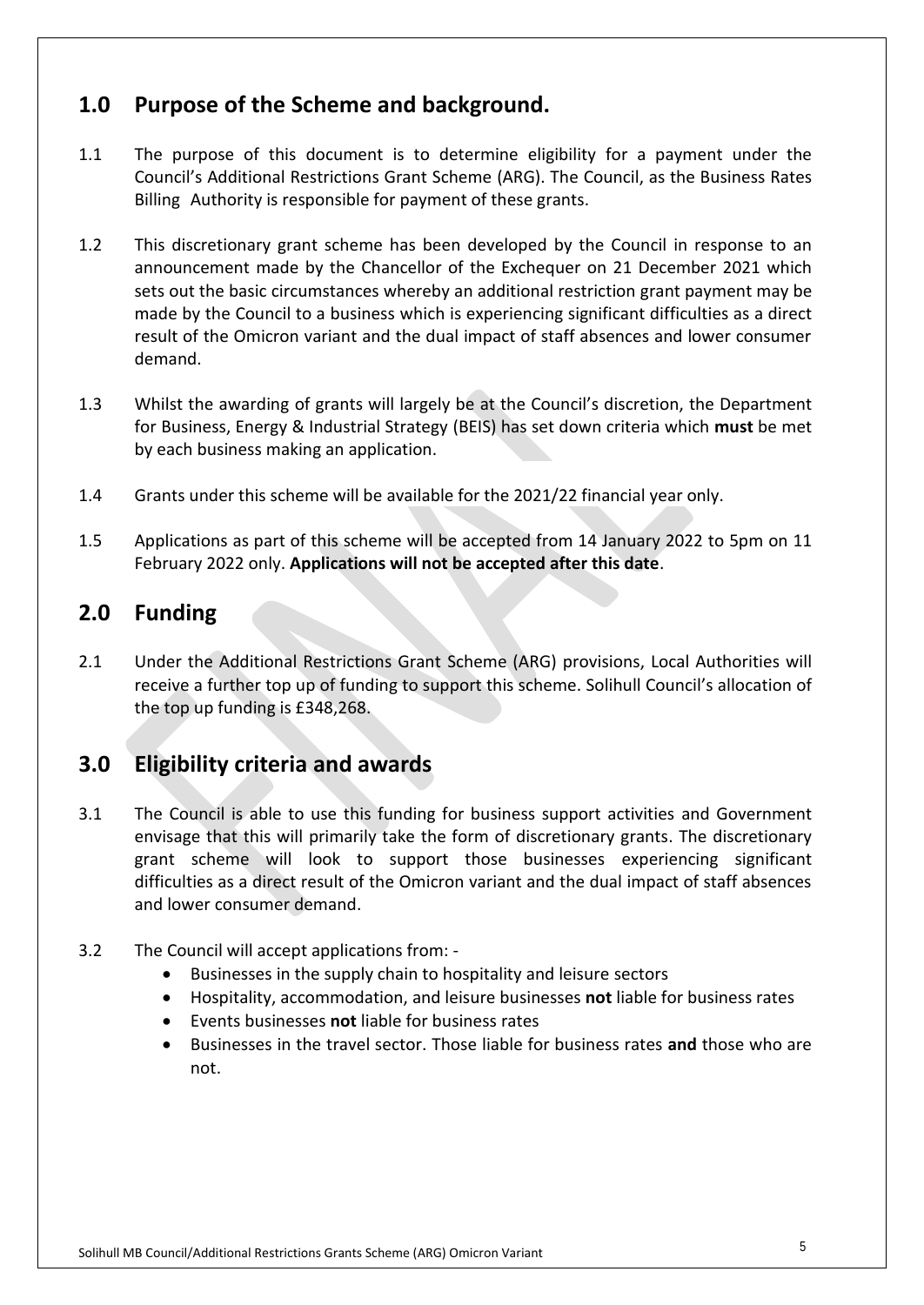3.3 The following *business* definitions apply for the purpose of this scheme: -

**Hospitality Sector** - food courts, pubs, restaurants, wine bars, cafes **Accommodation Sector** – B&B's, guest & boarding houses, lodges, holiday apartments, cottages or bungalows, canal boats, catered holiday homes **Leisure Sector** – Bingo halls, casinos, cinemas, stately homes, theatres, amusement parks, wedding venues, events venues, nightclubs, arenas, clubs and institutions, amusement arcades, soft play centres, theme parks, personal care (i.e. hairdressers) **Travel Sector** – travel agents, tour operators, travel management companies

#### <span id="page-5-0"></span>**Eligibility Criteria – Omicron Discretionary Business Grant Scheme**

- <span id="page-5-1"></span>3.4 For the purposes of this scheme the Council has decided that the following eligibility criteria must be met in order to receive an Additional Restriction Grant:
	- (a) The discretionary scheme will be for those Solihull businesses that are not eligible for the Omicron Hospitality and Leisure Grant.
	- (b) Applications will be accepted for those businesses detailed in sections 3.2 & 3.3
	- (c) If you are a taxi driver then you must be registered and live in Solihull
	- (d) Applicants must be able to demonstrate a loss of trade/turnover of at least 25% as a result of the Omicron variant.
	- (e) Applicants will be required to confirm their annual turnover and number of employees
	- (f) The scheme will run for the period 14 January 2022 to 5pm on 11 February 2022 and will then be reviewed.

#### **Award Levels – Omicron Discretionary Business Grant Scheme**

- 3.5 The actual level of grants awarded will depend on the number of applications received compared to the funding available and will be a local decision.
- 3.6 Successful applicants will receive an email confirmation confirming their grant amount and the date the grant will be paid.

#### <span id="page-5-2"></span>**Excluded businesses**

- 3.7 The following businesses will **not** be eligible for an award:
	- (a) Businesses who are eligible for or who have received an Omicron Hospitality and Leisure Grant
	- (b) Businesses which have already received grant payments that equal the maximum levels of subsidy allowances
	- (c) Businesses that were in administration, are insolvent or where a striking-off notice has been made as at the effective date.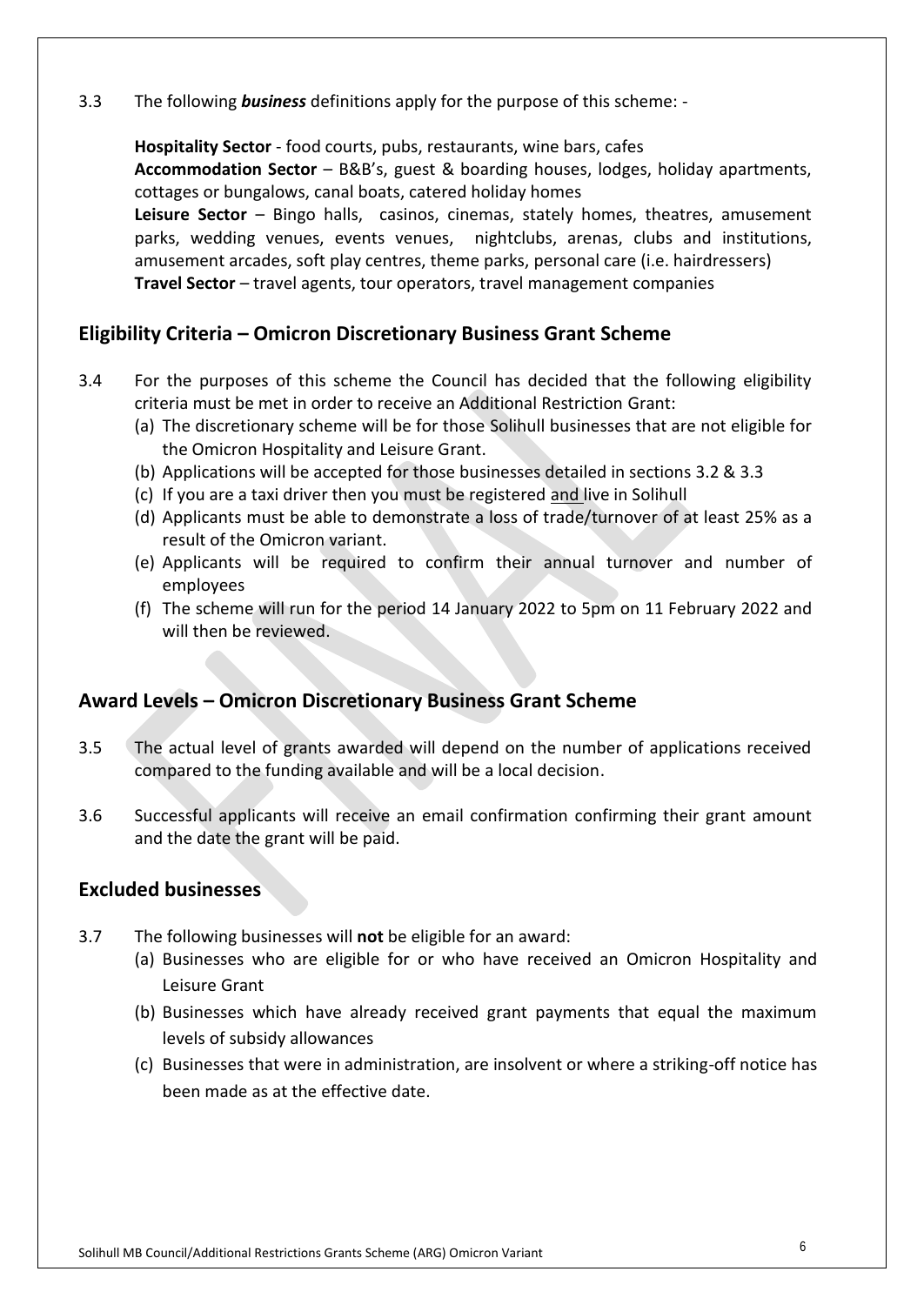#### <span id="page-6-0"></span>**The Effective Date**

3.8 The effective date for eligibility is the 30 December 2021. Businesses **must** have been trading on this day to be eligible (and if liable for business rates must be the ratepayer on 30 December 2021).

#### <span id="page-6-1"></span>**Who can receive the grant?**

- 3.9 Businesses/applicants who meet the eligibility criteria and who provide the necessary information and evidence will receive a grant. **If the necessary information/evidence is not provided at the time of applying the application will automatically be declined**.
- 3.10 For those businesses that do not pay business rates a maximum of one grant will be considered. This will apply if more than one Limited Company has the same director (s), where more than one business has the same proprietor (either sole traders or partnerships) and/or where multiple businesses are ran from the same address (excluding those in shared office buildings).
- 3.11 Where the Council has reason to believe that the information provided is inaccurate, it may withhold or recover the grant whilst further checks are made.
- 3.12 Where, it is subsequently determined that the records held are incorrect, the Council reserves the right to recover any grant incorrectly paid.
- 3.13 Where any business misrepresents information or contrives to take advantage of the scheme, the Council will look to recover any grant paid and take appropriate legal action. Likewise, if any applicant is found to have falsified records in order to obtain a grant.

## <span id="page-6-2"></span>**4.0 How will grants be provided to Businesses?**

- 4.1 The Council is fully aware of the importance of these grants to assist businesses and support the local community and economy. The Council's Additional Restrictions Grant (ARG) scheme will offer support to those eligible businesses most impacted by the Omicron variant.
- 4.2 Details of how to obtain grants are available on the Council's website: https://www.solihull.gov.uk
- 4.3 Businesses will be required to complete an online application to confirm that they are eligible to receive the grant regardless of whether they have received a grant previously.
- 4.4 The Council reserves the right to request any supplementary information from businesses, and they should look to provide this, where requested, as soon as possible.
- 4.5 An application for an Additional Restriction Grant is deemed to have been made when a duly completed application form is received via the Council's online procedure. The application form details the supporting evidence required and this must be provided at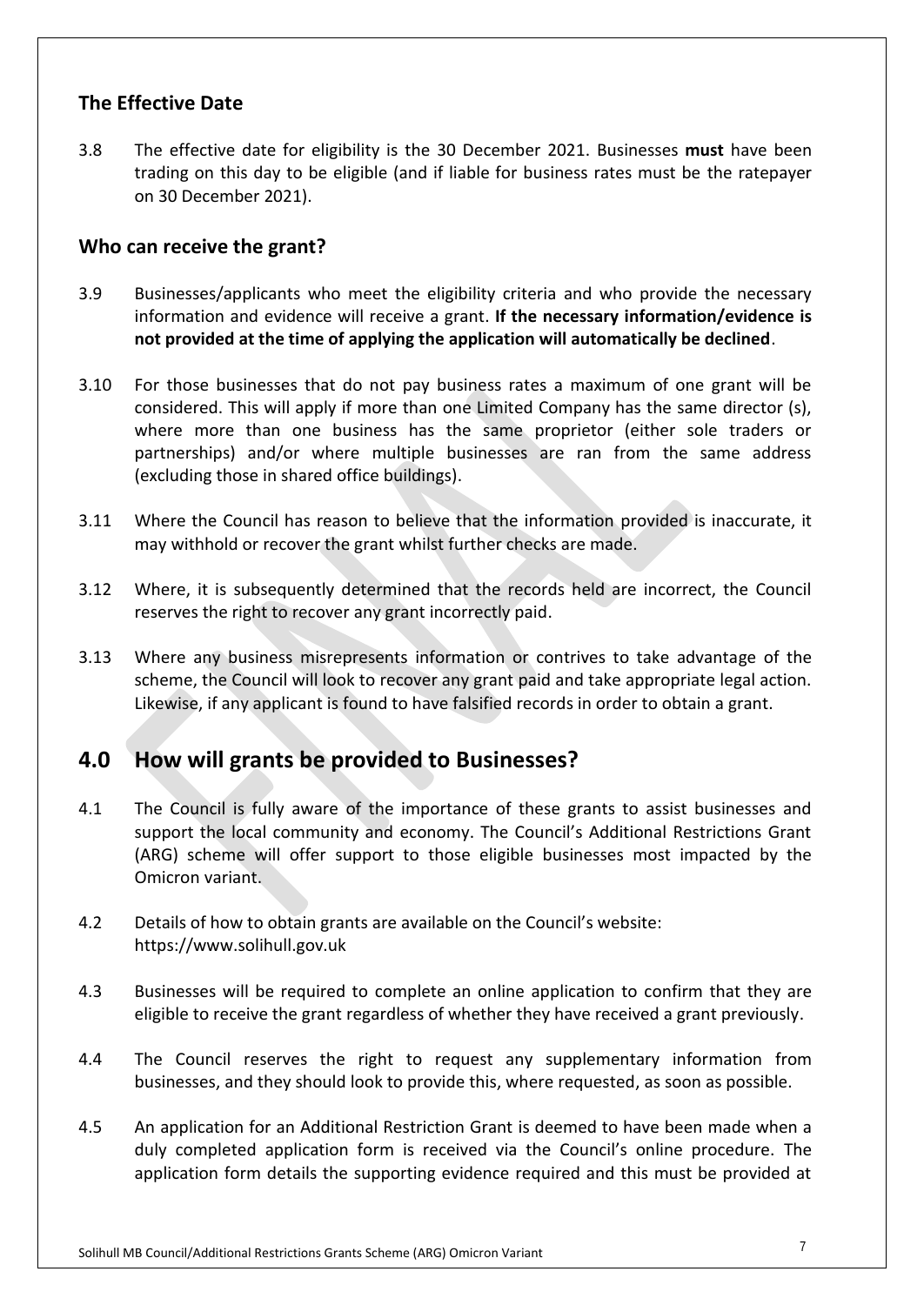the time of application. Failure to do so will result in the application being automatically declined.

- 4.6 Grants to eligible businesses will be sent via BACS to the applicant's business bank account.
- 4.7 All monies paid under this scheme will be funded by Government and paid to the Council under S31 of the Local Government Act 2003.

## <span id="page-7-0"></span>**5.0 Covid-19 Business Grant Subsidy Allowances**

- 5.1 Any grant awarded is subject to subsidy allowances. There are three subsidy allowances for the Covid-19 Business Grant Schemes – Small Amounts of Financial Assistance Allowance; the Covid-19 Business Grant Allowance and the Covid-19 Business Grant Special Allowance.
- 5.2 To check the rules regarding subsidy allowances please refer to the specific guidance set out in sections 83 to 97 of the Additional Restrictions Grant guidance which can be found a[thttps://assets.publishing.service.gov.uk/government/uploads/system/uploads/attach](https://assets.publishing.service.gov.uk/government/uploads/system/uploads/attachment_data/file/1044351/additional-restrictions-grant-la-guidance.pdf) [ment\\_data/file/1044351/additional-restrictions-grant-la-guidance.pdf](https://assets.publishing.service.gov.uk/government/uploads/system/uploads/attachment_data/file/1044351/additional-restrictions-grant-la-guidance.pdf)
- 5.3 If the applicant has not received business grants exceeding the appropriate levels of subsidy allowance, they are required to make that declaration to the Council by the completion of a declaration statement.

## <span id="page-7-1"></span>**6.0 Scheme of Delegation**

- 6.1 Officers of the Council will administer the scheme and the Director of Resources & Deputy Chief Executive is authorised to make technical scheme amendments to ensure it meets the criteria set by the Council and, in line with Government guidance.
- 6.2 The Head of Income & Awards will make recommendations on the value of grants to be awarded based on the number of eligible businesses that apply. Recommendations for approval will be made to the Director of Resources & Deputy Chief Executive and the Cabinet Portfolio Holder for Resources.
- 6.3 Solihull Council reserves the right to review and amend the scheme as appropriate.

## <span id="page-7-2"></span>**7.0 Notification of Decisions**

7.1 All decisions made by the Council shall be notified to the applicant either in writing or by email. A decision shall be made as soon as practicable after an application is received.

## <span id="page-7-3"></span>**8.0 Reviews of Decisions**

8.1 In accordance with national guidance there is no appeals process for businesses under this scheme. However reconsiderations of decisions will be made by a Senior Officer if required.